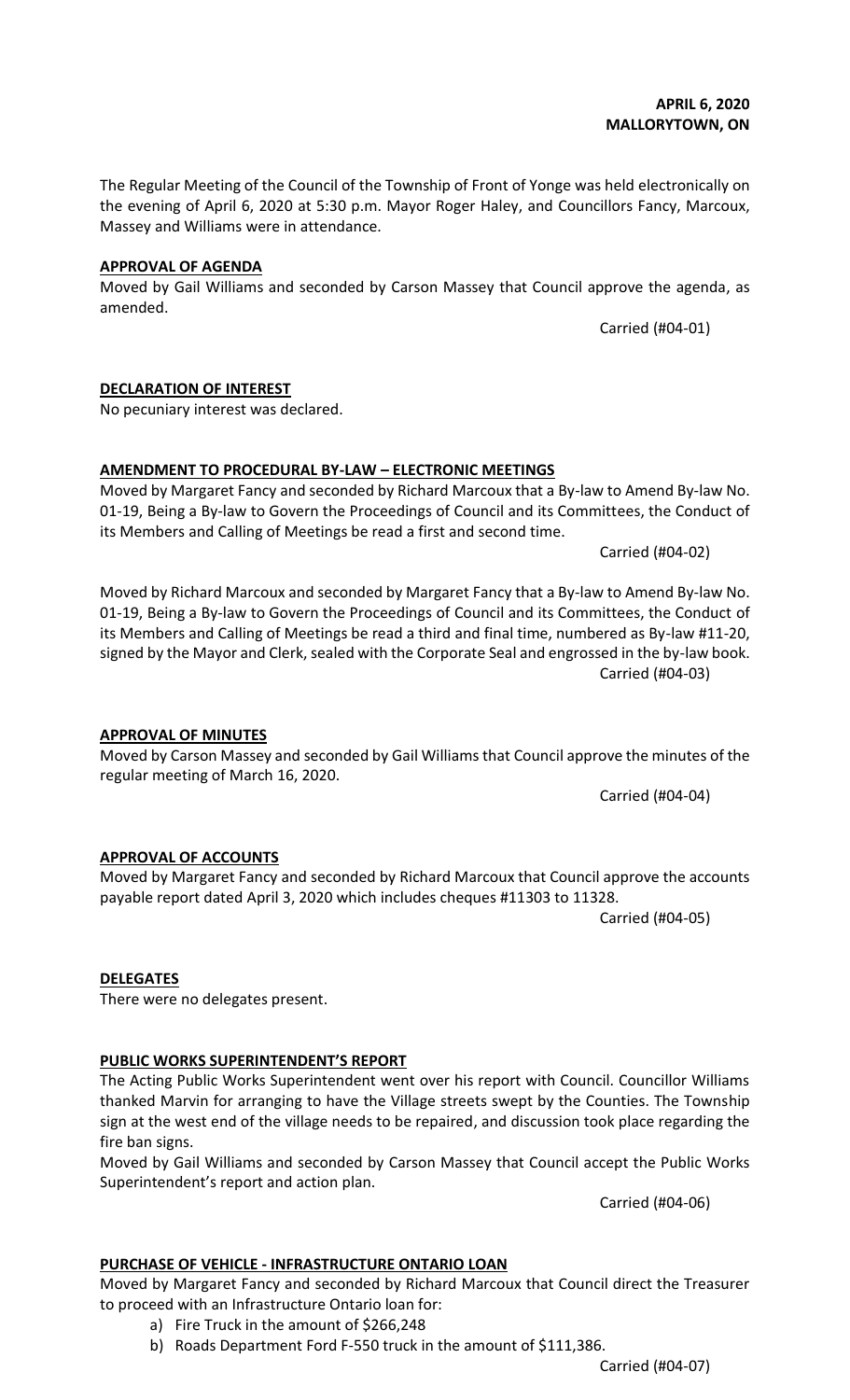#### Carried (#04-14)

Carried (#04-13)

### **2020 VILLAGE LEVY BY-LAW**

Moved by Richard Marcoux and seconded by Margaret Fancy that a By-law to Adopt Estimates of Revenue and Expenditures and Provide for the Levying of Taxes for the Village of Mallorytown for the Year 2020 be read a first and second time.

Moved by Margaret Fancy and seconded by Richard Marcoux that a By-law to Adopt Estimates of Revenue and Expenditures and Provide for the Levying of Taxes for the Village of Mallorytown for the Year 2020 be read a third and final time, numbered as By-law #13-20, signed by the Mayor

and Clerk, sealed with the Corporate Seal and engrossed in the by-law book.

Carried (#04-12)

Carried (#04-11)

Moved by Carson Massey and seconded by Gail Williams that a By-law to Adopt Estimates of Revenue and Expenditures and Provide for the Levying of Taxes for Municipal Purposes for the Year 2020 be read a third and final time, numbered as By-law #12-20, signed by the Mayor and

precaution, paper recycling can be temporarily bagged, as agreed by the recycling contractor.

**CHIEF BUILDING OFFICIAL'S REPORT**

Moved by Carson Massey and seconded by Gail Williams that Council accept the Chief Building Official's report.

Carried (#04-09)

#### **SENIOR OF THE YEAR AWARD**

This item will be discussed at the next regular meeting.

#### **COVID-19 PANDEMIC**

Moved by Margaret Fancy and seconded by Richard Marcoux that Council donate \$500 to the Athens Food Bank and \$500 to the Brockville Food Bank.

Carried (#04-10)

Discussion took place regarding leniency for bag tag requirements due to the pandemic. Council agreed to temporarily allow one untagged bag of garbage per vehicle each week to be accepted at the waste site, beginning April 11<sup>th</sup>. This will also apply to weekly garbage pick-up for Village residents.

Discussion took place regarding upcoming roads projects this year. It was agreed to go ahead

with planned projects since roads are critical infrastructure. Concerns have been made by waste disposal site staff regarding paper recycling. As a safety

**2020 BUDGET BY-LAW** Moved by Gail Williams and seconded by Carson Massey that a By-law to Adopt Estimates of Revenue and expenditures and Provide for the Levying of Taxes for Municipal Purposes for the Year 2020 be read a first and second time.

Clerk, sealed with the Corporate Seal and engrossed in the by-law book.

A conference call with CN took place last week regarding the track conditions on Quabbin Road and train whistle cessation. A site meeting between the Township, United Counties and CN will be scheduled by the end of the month.

Moved by Richard Marcoux and seconded by Margaret Fancy that Council accept the Clerk's report and action plan.

Carried (#04-08)

# **CLERK'S REPORT**